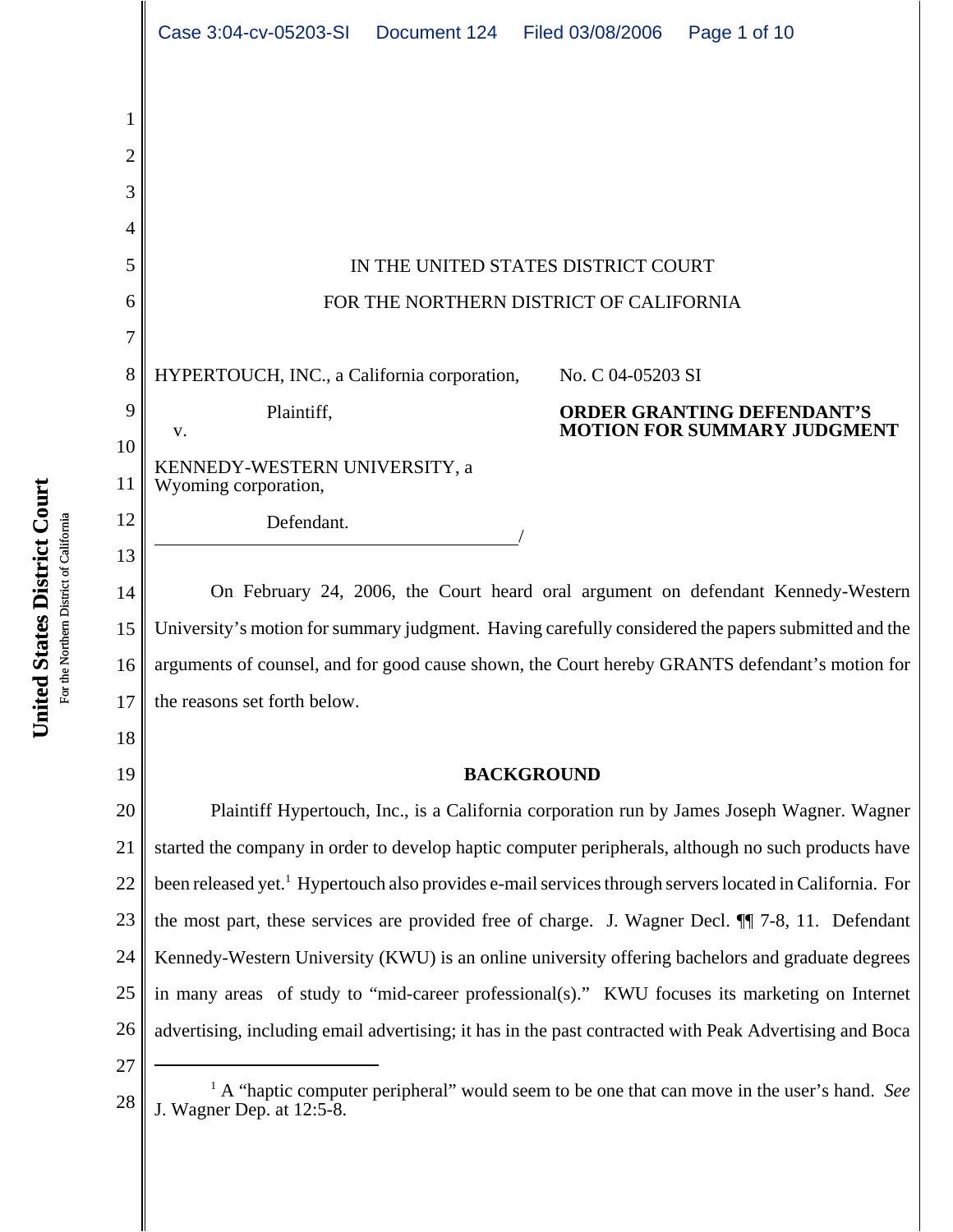1 Networks for its e-mail advertising campaigns. Patterson Decl. ¶¶ 4, 19.

2 3 4 5 6 Plaintiff has filed suit alleging violations of 15 U.S.C.  $\S 7704(a)(1)$  (part of the CAN-SPAM Act of 2003) and Cal. Bus. & Prof. Code § 17529.5, seeking damages as well as injunctive relief. Both claims allege violations stemming from plaintiff's receipt of unsolicited e-mail advertising for KWU that does not comply with the standards outlined in these two statutes. Defendant has filed a motion for summary judgment.

7

8

## **LEGAL STANDARD**

9 10 11 12 13 14 15 16 Summary judgment is proper "if the pleadings, depositions, answers to interrogatories, and admissions on file, together with the affidavits, if any, show that there is no genuine issue as to any material fact and that the moving party is entitled to a judgment as a matter of law." Fed. R. Civ. P. 56(c)). The moving party bears the initial burden of demonstrating the absence of a genuine issue of material fact. *See Celotex Corp. v. Catrett*, 477 U.S. 317, 323 (1986). The moving party, however, has no burden to negate or disprove matters on which the non-moving party will have the burden of proof at trial. The moving party need only point out to the Court that there is an absence of evidence to support the non-moving party's case. *See id.* at 325.

17 18 19 20 21 22 23 24 25 26 The burden then shifts to the non-moving party to "designate 'specific facts showing that there is a genuine issue for trial.'" *See Celotex Corp.*, 477 U.S. at 324 (quoting Fed. R. Civ. P. 56(e)). To carry this burden, the non-moving party must "do more than simply show that there is some metaphysical doubt as to the material facts." *Matsushita Elec. Indus. Co., Ltd. v. Zenith Radio Corp.*, 475 U.S. 574, 586 (1986). "The mere existence of a scintilla of evidence . . . will be insufficient; there must be evidence on which the jury could reasonably find for the [non-moving party]." *Anderson v. Liberty Lobby, Inc.*, 477 U.S. 242, 252 (1986). In a motion for summary judgment, the evidence is viewed in the light most favorable to the non-moving party, and all justifiable inferences are to be drawn in its favor. *See id*. at 255. "Credibility determinations, the weighing of the evidence, and the drawing of legitimate inferences from the facts are jury functions, not those of a judge . . . ruling on a motion for

United States District Court **United States District Court** For the Northern District of California For the Northern District of California

27

 $\begin{array}{c|c|c|c} 28 & 2 \end{array}$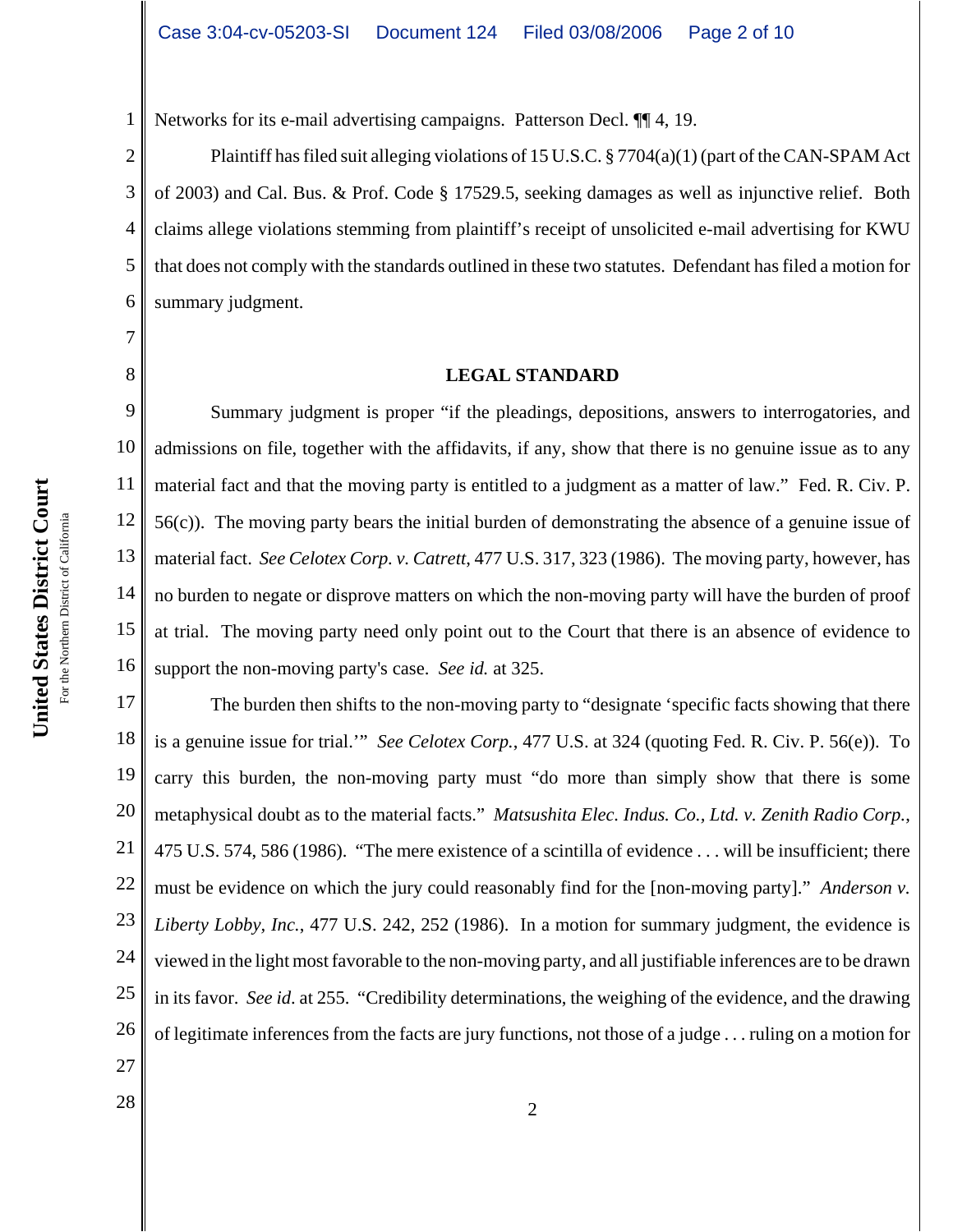| $\mathbf{1}$                                                                                                                                                                    | summary judgment." Id.                                                                                                                                                                   |  |  |  |  |  |
|---------------------------------------------------------------------------------------------------------------------------------------------------------------------------------|------------------------------------------------------------------------------------------------------------------------------------------------------------------------------------------|--|--|--|--|--|
| 2                                                                                                                                                                               |                                                                                                                                                                                          |  |  |  |  |  |
| 3                                                                                                                                                                               | <b>DISCUSSION</b>                                                                                                                                                                        |  |  |  |  |  |
| 4                                                                                                                                                                               | Defendant's Motion for Summary Judgment on Violation of the CAN-SPAM Act<br>I.                                                                                                           |  |  |  |  |  |
| 5                                                                                                                                                                               | Plaintiff alleges a violation of 15 U.S.C $\S 7704$ (a)(1), which makes it "unlawful for any person                                                                                      |  |  |  |  |  |
| 6                                                                                                                                                                               | to initiate the transmission, to a protected computer, of a commercial electronic mail message, or a                                                                                     |  |  |  |  |  |
| 7                                                                                                                                                                               | transactional or relationship message, that contains, or is accompanied by, header information that is                                                                                   |  |  |  |  |  |
| 8                                                                                                                                                                               | materially false or materially misleading." Plaintiff claims that the header information at issue                                                                                        |  |  |  |  |  |
| 9                                                                                                                                                                               | contained domain names which were registered to false non-existent entities using false addresses.                                                                                       |  |  |  |  |  |
| 10                                                                                                                                                                              | Compl. $\P$ 13.                                                                                                                                                                          |  |  |  |  |  |
| 11                                                                                                                                                                              | Plaintiff further alleges a violation of 15 U.S.C. $\S 7704(a)(5)(iii)$ , which makes it "unlawful for                                                                                   |  |  |  |  |  |
| 12                                                                                                                                                                              | any person to initiate the transmission of any commercial electronic mail message to a protected                                                                                         |  |  |  |  |  |
| 13                                                                                                                                                                              | computer unless the message provides a valid physical postal address of the sender."                                                                                                     |  |  |  |  |  |
| 14                                                                                                                                                                              | Finally, plaintiff alleges an aggravated violation of the CAN-SPAM Act which makes it unlawful                                                                                           |  |  |  |  |  |
| 15                                                                                                                                                                              | for any person to "initiate the transmission" of a message that is unlawful under section 7704(a), or                                                                                    |  |  |  |  |  |
| 16                                                                                                                                                                              | assist in the origination of such a message by providing or selecting recipient addresses, where:                                                                                        |  |  |  |  |  |
| 17<br>18                                                                                                                                                                        | such person had actual knowledge, or knowledge fairly implied on the basis of objective<br>circumstances, that                                                                           |  |  |  |  |  |
| 19                                                                                                                                                                              | (i) the electronic mail address of the recipient was obtained using an automated means<br>from an Internet website or proprietary online service operated by another person, and         |  |  |  |  |  |
| 20                                                                                                                                                                              | such website or online service included, at the time it was obtained, a notice stating that<br>the operator of such website or online service will not give, sell, or otherwise transfer |  |  |  |  |  |
| addresses maintained by such website or online service to any other party for the<br>21<br>purposes of initiating, or enabling others to initiate, electronic mail messages; or |                                                                                                                                                                                          |  |  |  |  |  |
| 22                                                                                                                                                                              | (ii) the electronic mail address of the recipient was obtained using an automated means                                                                                                  |  |  |  |  |  |
| 23                                                                                                                                                                              | that generates possible electronic mail addresses by combining names, letters, or<br>numbers into numerous permutations.                                                                 |  |  |  |  |  |
| 24                                                                                                                                                                              | 15 U.S.C. 7704(b)(1)(A).                                                                                                                                                                 |  |  |  |  |  |
| 25                                                                                                                                                                              | Plaintiff alleges a violation of both above subsections, alleging that defendant used automated means                                                                                    |  |  |  |  |  |
| 26                                                                                                                                                                              | to obtain addresses from a website as well as automated means that generates possible addresses by                                                                                       |  |  |  |  |  |
| 27                                                                                                                                                                              |                                                                                                                                                                                          |  |  |  |  |  |
| 28                                                                                                                                                                              | 3                                                                                                                                                                                        |  |  |  |  |  |
|                                                                                                                                                                                 |                                                                                                                                                                                          |  |  |  |  |  |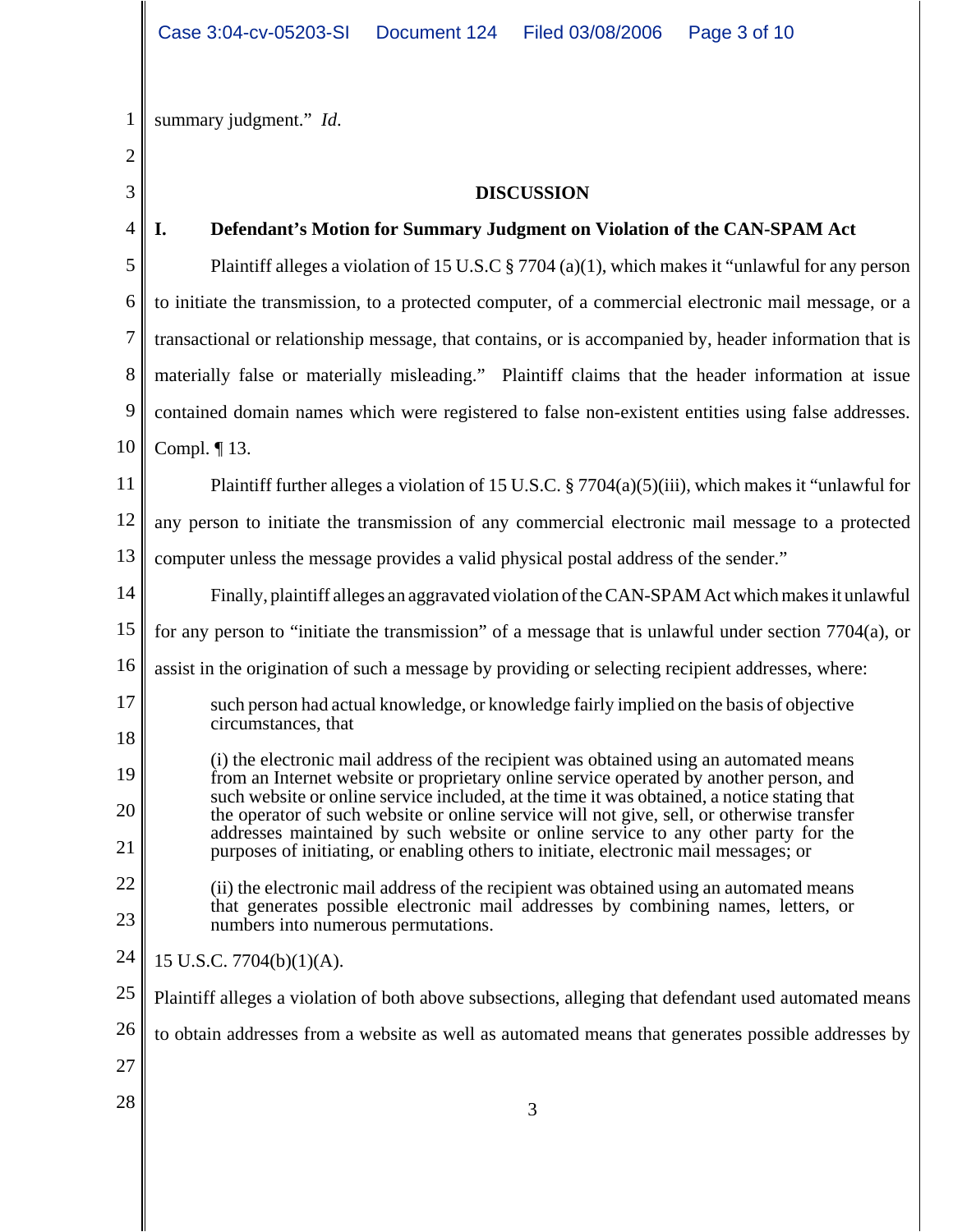1 2 3 combining names, letters, or numbers. Plaintiff asserts it has standing pursuant to 15 U.S.C. §  $7706(g)(1)$ , which allows suit by a "provider of Internet access service adversely affected" by a violation of the CAN-SPAM Act.

4 5 6 7 KWU contends that it did not "initiate" any emails to Hypertouch as required by each of the CAN-SPAM Act sections alleged in the complaint, and that Hypertouch does not qualify as a "provider of Internet access service" ("ISP") within the meaning of the CAN-SPAM Act. The standing issue will be addressed first.

- 8
- 9

12

13

14

# **A. Is Hypertouch a "Provider of Internet Access Service"?**

10 11 15 U.S.C. 7702(11) defines "Internet access service" as having the meaning given in the Communications Act of 1934, which provides:

The term "Internet access service" means a service that enables users to access content, information, electronic mail, or other services offered over the Internet, and may also include access to proprietary content, information, and other services as part of a package of services offered to consumers. telecommunications services.

### 15 47 U.S.C. 231(e)(4).

16 17 18 19 20 21 22 23 24 25 26 27 KWU asserts that Hypertouch does not provide access to the Internet within the meaning of this statute since its e-mail servers are connected to the Internet through DSL lines provided by ISPs Megapath, Speakeasy, and SBC. KWU points to a Senate Report naming AOL, Microsoft, and Earthlink as examples of ISPs, and distinguishes Hypertouch from these companies since Hypertouch does not offer service packages or monthly rates and allegedly has no customers. *See* REPORT OF THE COMMITTEE ON COMMERCE, SCIENCE, AND TRANSPORTATION ON S. 877, S. REP. NO. 102, 108th Cong., 1st Sess. 2-3 (2003). KWU also contends that Hypertouch is not "adversely affected" as required by Section  $7706(g)(1)$  of the CAN-SPAM Act, since the number of KWU spam messages was a minuscule percentage of the total number of spam messages received by Hypertouch over a two-year period, and that Hypertouch in any case does not own the domains and addresses to which the e-mails were directed. Finally, KWU also points to Hypertouch's alleged failure to use spam filtering software on its servers

- 
- $\begin{array}{|c|c|c|c|c|}\n\hline\n28 & & & 4 \\
\hline\n\end{array}$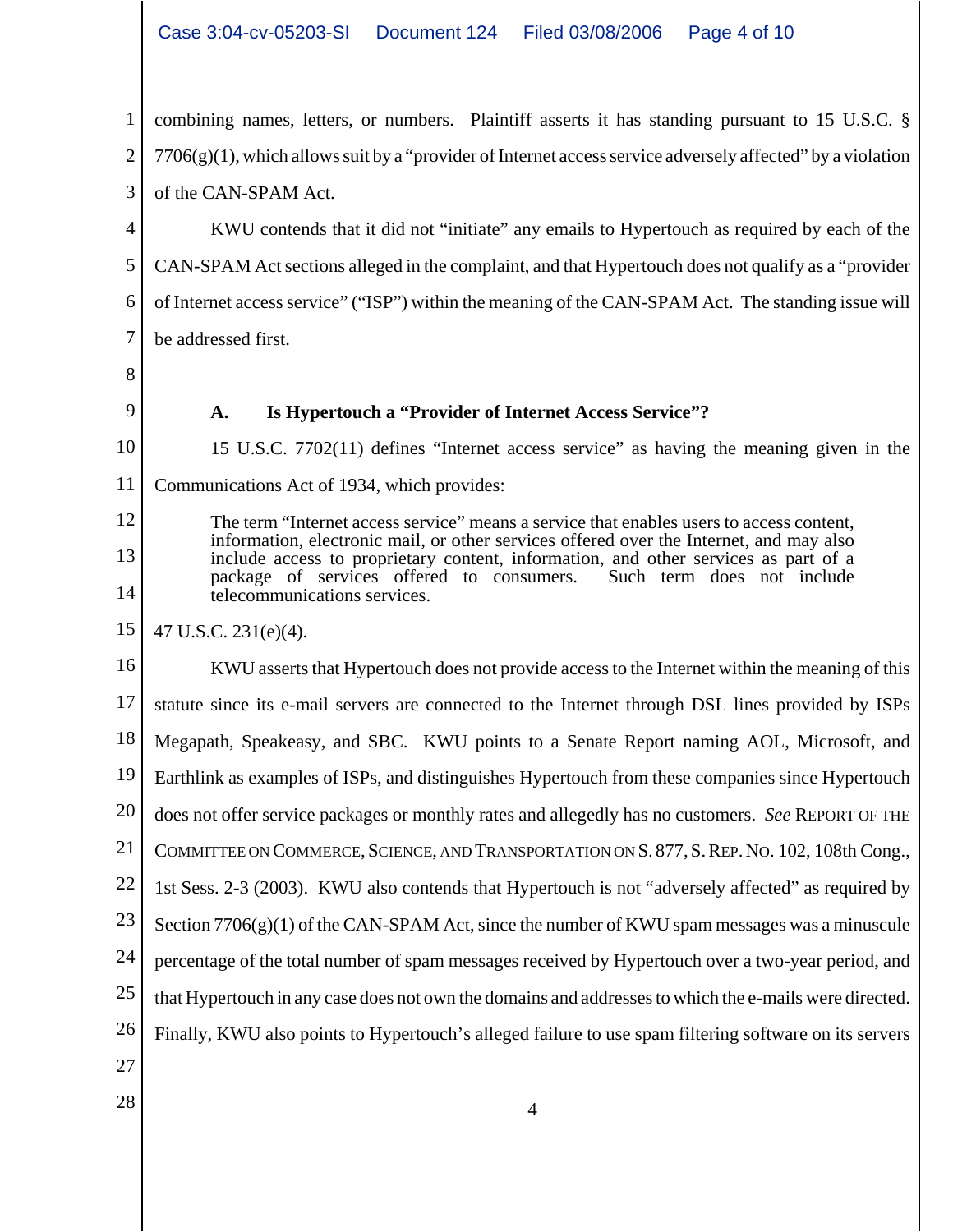1 or opt-out from KWU emails as further evidence of a lack of adverse affect.

2 3 4 5 6 7 8 Hypertouch contends that KWU's interpretation of "Internet access service" would limit standing under the Act to a few select corporations. Hypertouch argues that it qualifies as an ISP because it operates e-mail servers that support over two dozen domains and host over 120 e-mail accounts. Wagner Decl. ¶ 8. Hypertouch asserts that it has provided in discovery over 2,000 mail messages sent to its servers, mail server logs, screen captures, and declarations from three of its customers. *Id*. at ¶ 10. Most of Hypertouch's customers receive e-mail services at no charge. *Id*. at ¶ 11.

9 10 11 12 13 14 15 16 17 18 19 20 An examination of the statutory language and congressional intent indicates that Hypertouch should be considered to be a provider of "Internet access service" for purposes of the Act. The plain language of the statute indicates that a provider of e-mail service alone, without any other services, qualifies as an ISP. *See* 47 U.S.C. 231(e)(4) ("The term 'Internet access service' means a service that enables users to access content, information, electronic mail, or other services offered over the Internet"). While the ISP may also provide access to other services as part of a package, this is not a requirement. *Id*. Furthermore, the Senate Report notes that one of the justifications for the Act is that "ISPs must respond to rising volumes of spam by investing in new equipment to increase capacity," and also bear higher costs related to spam filtering and dealing with customer complaints. It also notes that free e-mail services may be forced to downsize as costs of spam increase. *See* REPORT OF THE COMMITTEE ON COMMERCE, SCIENCE, AND TRANSPORTATION ON S. 877, S. REP. NO. 102, 108th Cong., 1st Sess. 6 (2003).

21 22 23 24 25 26 Hypertouch administers its own e-mail servers, and is therefore the entity that is potentially forced to increase its capacity due to spam sent to e-mail addresses hosted by those servers, regardless of who is listed as owning the domains associated with those servers. That Hypertouch provides e-mail service at no charge does nothing to change this fact. In any case, the negative effect of spam on free e-mail services was explicitly considered by Congress in passing the CAN-SPAM Act. The means by which an e-mail server is connected to the Internet, be it a DSL line or a direct connection, is irrelevant

- 27
- $\begin{array}{c|c} 28 & 5 \end{array}$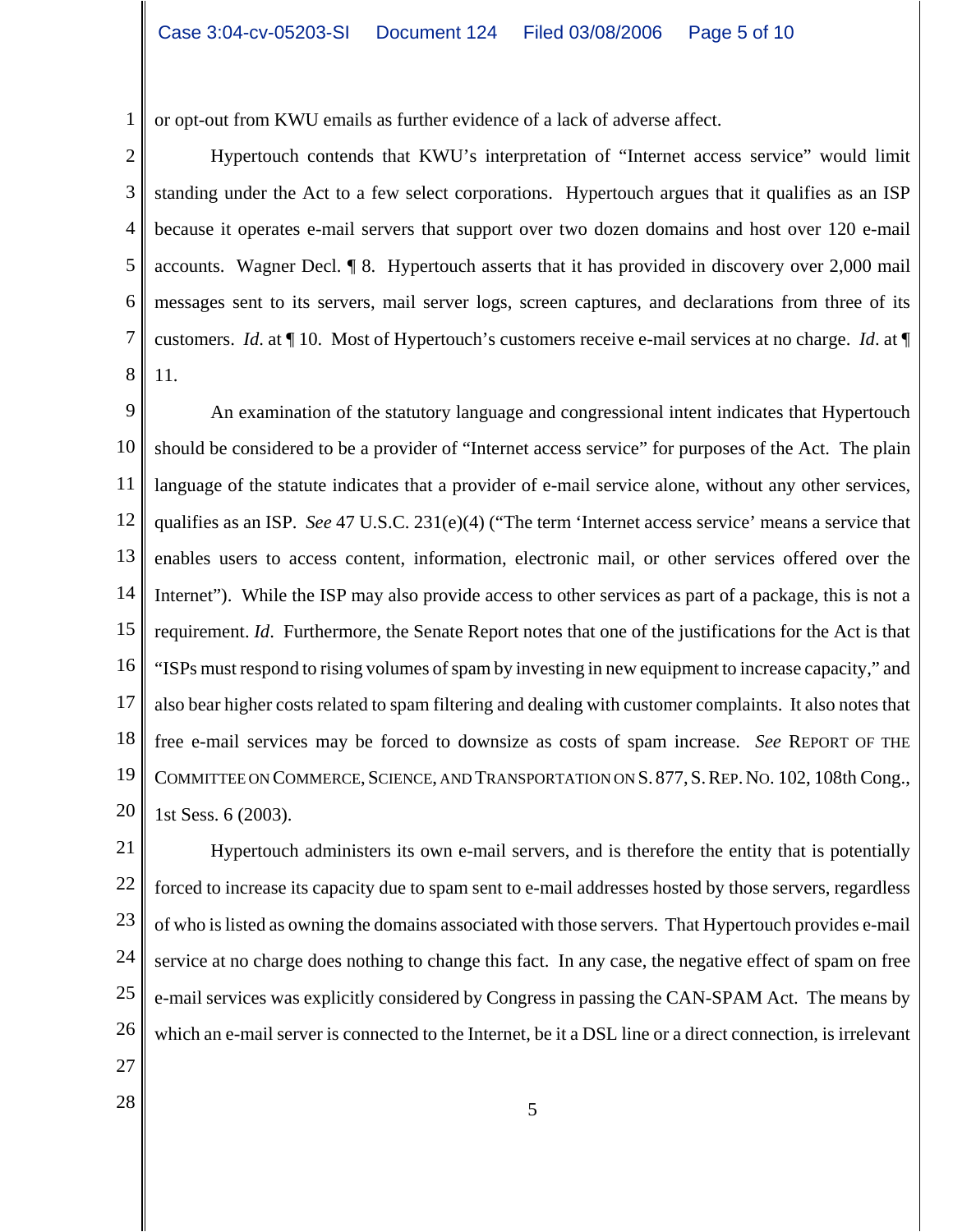1 2 since the server storage space taken up by spam is identical regardless of how that server connects to the Internet.

3

4 5 6 7 8 9 As for adverse affect, Hypertouch has submitted a declaration indicating that high spam loads have caused decreased server response and crashes, led to higher bandwidth utilization, and forced expensive hardware and software upgrades. Given the thousands of spam messages that plaintiff has shown were received by its servers, this is a reasonable statement creating an issue of material fact. Wagner Decl. *I* 18. Finally, the argument on the alleged lack of spam filtering software on Hypertouch's servers is better characterized as an argument on a failure to mitigate damages, not that there is no adverse affect.

10 11 12 13 14 15 16 17 18 19 20 21 22 KWU also seeks to distinguish Hypertouch from the University of Texas, which was found by the Fifth Circuit to be an ISP through its provision of Internet access and email addresses to faculty, staff, and students. *See White Buffalo Ventures, LLC v. University of Texas*, 420 F.3d 366, 369, 373 (5th Cir. 2005). The attempt to differentiate *University of Texas* from the instant case is not persuasive. KWU asserts that the University of Texas presumably has its own direct Internet connectivity, but the Fifth Circuit decision does not mention anything about the way the University connects to the Internet. Instead, the court noted that the fact that users can access their University e-mail accounts from outside of the UT network was irrelevant, and then stated "we are hard-pressed to find that providing email accounts and email access does not bring UT within the statutory definition." *University of Texas*, 420 F.3d at 373. The Fifth Circuit's decision supports a finding that Hypertouch's provision of e-mail accounts and e-mail access brings it within the definition of a provider of "Internet access service." The Court finds that plaintiff Hypertouch is a "provider of Internet access service" for purposes of the CAN- $SPAM$  Act.<sup>2</sup>

- 23
- 24
- 25

28

<sup>26</sup> 27  $2$  KWU claims that Hypertouch is a "professional plaintiff," and has entered the ISP business for the sole purpose of bringing lawsuits under the CAN-SPAM Act. If that is in fact the case, this is a concern that can only be addressed to Congress, as this Court is not in a position to rewrite the statutory definition of "Internet access service."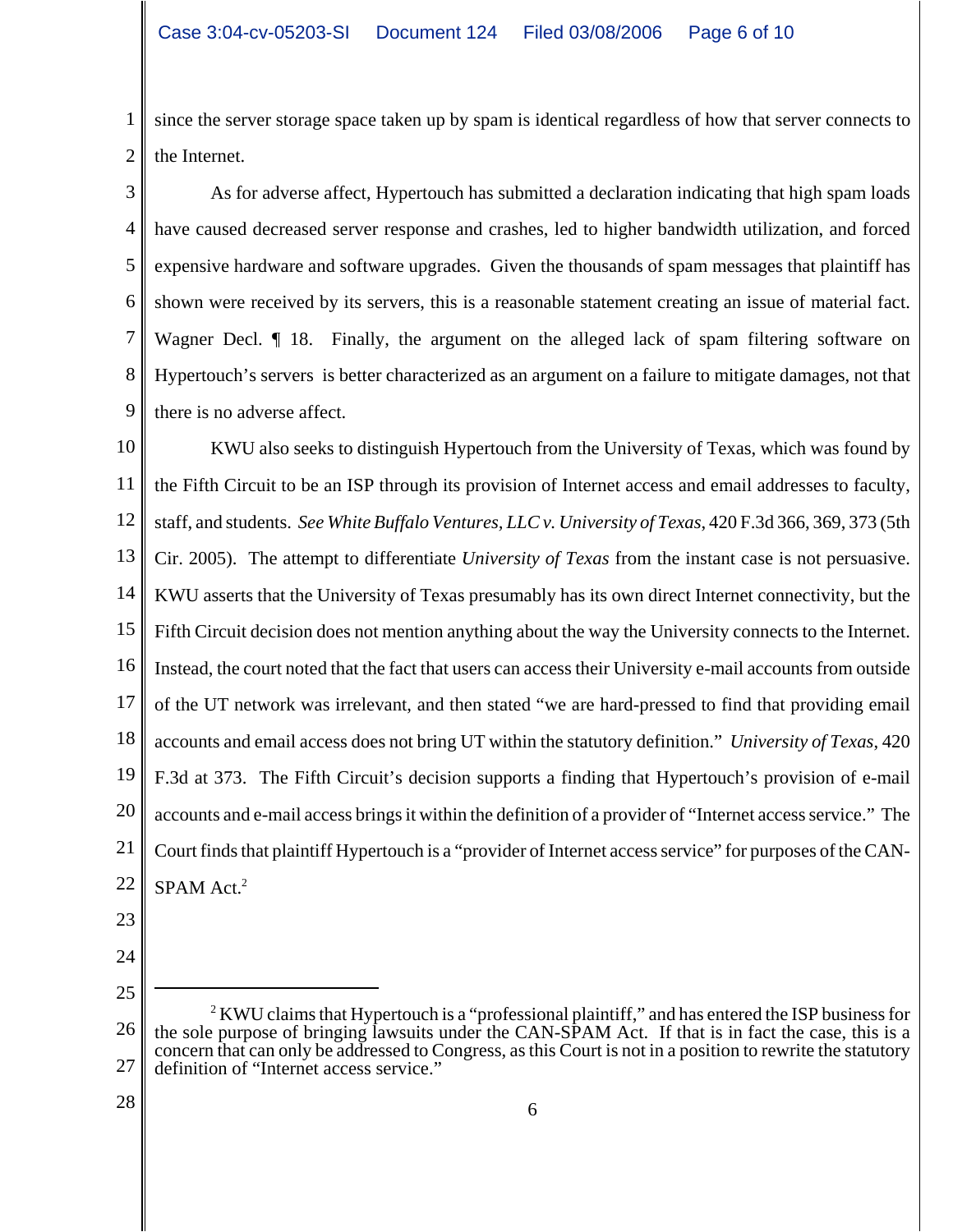1

# **B. Did KWU "Initiate" Spam E-Mail to Hypertouch?**

2 3 4 5 6 7 8 KWU contends that there is no evidence that it has "initiated" the sending of any e-mail to Hypertouch. 15 U.S.C. § 7704 makes it unlawful for any person to "initiate" the transmission of a commercial e-mail with any one of several characteristics, four of which Hypertouch claims apply to the e-mails at issue in this case. Specifically, Hypertouch alleges that the emails contained materially false or misleading header information, lacked a valid physical postal address for the sender, were sent to an address harvested by automated means from a website, and were sent to an address generated using automated means. Compl. ¶¶ 12-16.

9 10 11 12 13 14 15 16 17 18 19 For purposes of the Act, the term "initiate" is defined as to "originate or transmit such a message or to procure the origination or transmission of such message." 15 U.S.C. 7702(9). In this context, "procure" means "intentionally to pay or provide other consideration to, or induce, another person to initiate such a message on one's behalf with actual knowledge, or by consciously avoiding knowing, whether such person is engaging, or will engage, in a pattern or practice that violates this Act." 15 U.S.C. § 7706(g)(2). Plaintiff's summary judgment opposition brief only discusses KWU's liability in terms of its marketing agencies using unlawful means, and does not assert that KWU directly initiated the spam messages. In addition, James Wagner has indicated that he has no reason to believe that KWU itself sent the e-mails. Pl. Br. at 3:1-5, 5:19-6:16; J. Wagner Exp. Dep. at 85:21-24.<sup>3</sup> Thus, it appears that Hypertouch is asserting KWU's liability under the "procure" clause, and its contentions will therefore be analyzed under that clause.

- 20
- 21

# **1. Were the e-mails sent "on behalf" of KWU?**

22 23 24 In order for KWU to be held liable for procuring the origination or transmission of the e-mail messages at issue, those messages must have been sent "on behalf" of KWU. 15 U.S.C. § 7706(g)(2). KWU contends that there is no evidence that KWU or its agents sent the emails in question since the

25

26

28

<sup>27</sup> <sup>3</sup> James Wagner has been deposed in his individual capacity as well as in an expert capacity, and this order makes separate citations to each.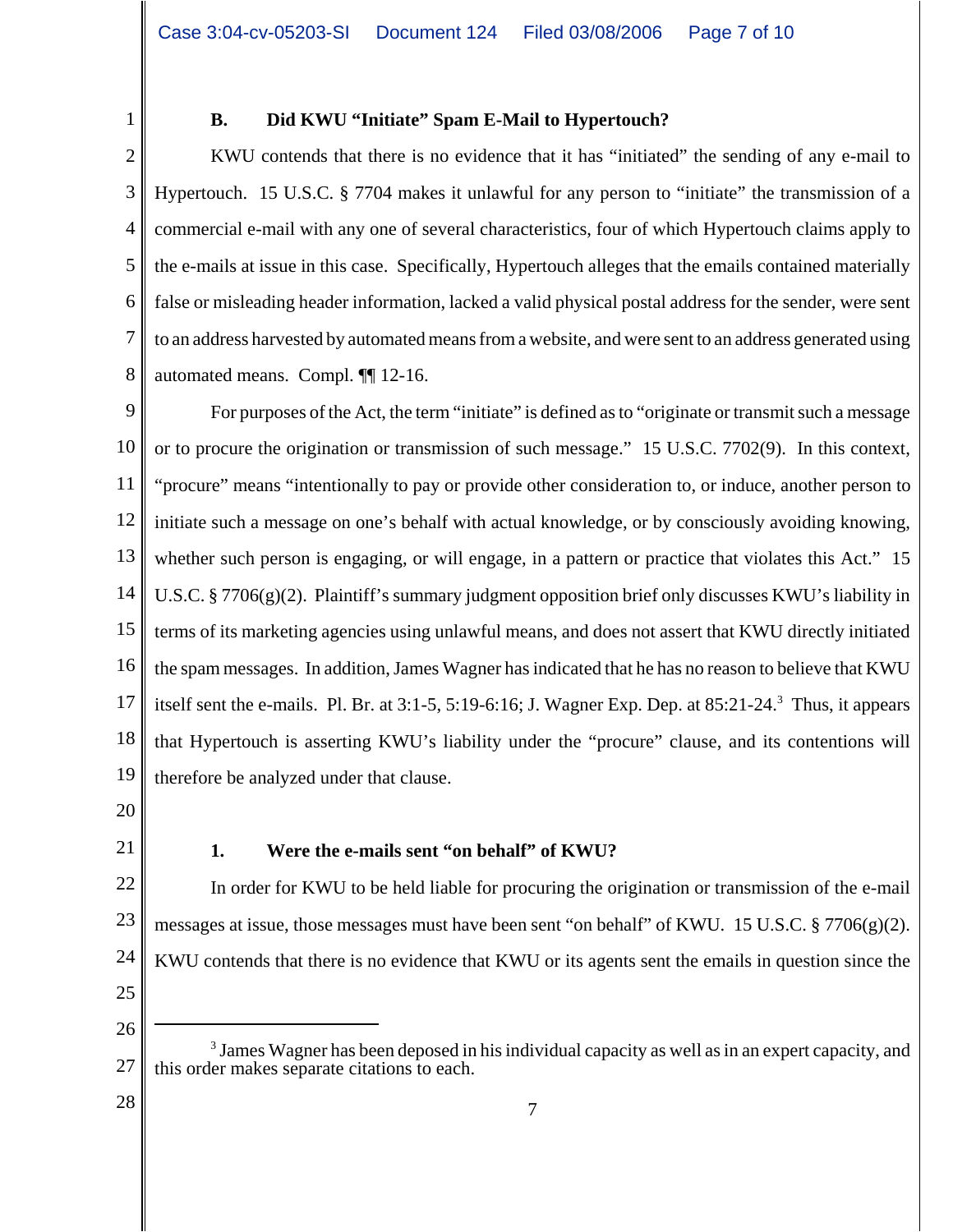1 2 3 4 5 6 7 plaintiff has not been able to trace them back to KWU, Peak Advertising, Boca Networks, or any other entity. In response, Hypertouch contends that since the emails consist of advertisements for KWU's education services and link to KWU web content, the only reasonable interpretation is that they were sent on KWU's behalf; the only alternative explanation is that KWU is the victim of a smear campaign designed to paint it as an e-mail spammer. The Court agrees that the very fact that KWU relies heavily on Internet marketing and that the emails at issue consist of KWU advertisements is enough to create an issue of material fact on whether they were sent on KWU's behalf.

- 8
- 9 10

## **2. Did KWU have "actual knowledge" or "consciously avoid knowing" of violations of the CAN-SPAM Act?**

11 12 13 14 15 16 17 18 19 20 To be held liable under the "procure" clause of the CAN-SPAM Act, KWU must also have had actual knowledge that its agent would violate the CAN-SPAM Act or must have consciously avoided such knowledge. *See* 15 U.S.C. § 7706(g)(2). KWU contends that there is no evidence that it had actual knowledge, or consciously avoided knowledge, that any of its e-mail marketing agencies engaged in, or would engage in, a violation of the CAN-SPAM Act. To the contrary, KWU argues that the evidence shows that it has promulgated guidelines and practices to ensure that KWU and its agents are in compliance with anti-spam laws, including the retainment of an outside expert on an ongoing basis to vet and monitor e-mail marketing agencies hired by KWU. *See generally* Park Decl. (detailing KWU's guidelines and practices to ensure that its marketing agencies are in compliance with anti-spam laws, including the permanent termination of any agency that it finds to have engaged in a violation).

21 22 23 24 25 26 KWU has met its initial burden of demonstrating that there is an absence of evidence to support the element of knowledge that Hypertouch is required to prove under the CAN-SPAM Act. *See Celotex Corp.*, 477 U.S. at 325. The burden then shifts to Hypertouch to "designate 'specific facts showing that there is a genuine issue for trial.'" *Id*. at 324 (quoting Fed. R. Civ. P. 56(e)). Hypertouch has failed to provide any evidence that KWU had actual knowledge or consciously avoided knowledge of a current or future violation of the CAN-SPAM Act by anyone who sent the e-mails at issue; its opposition papers

- 27
- $\begin{array}{c|c} 28 & 8 \end{array}$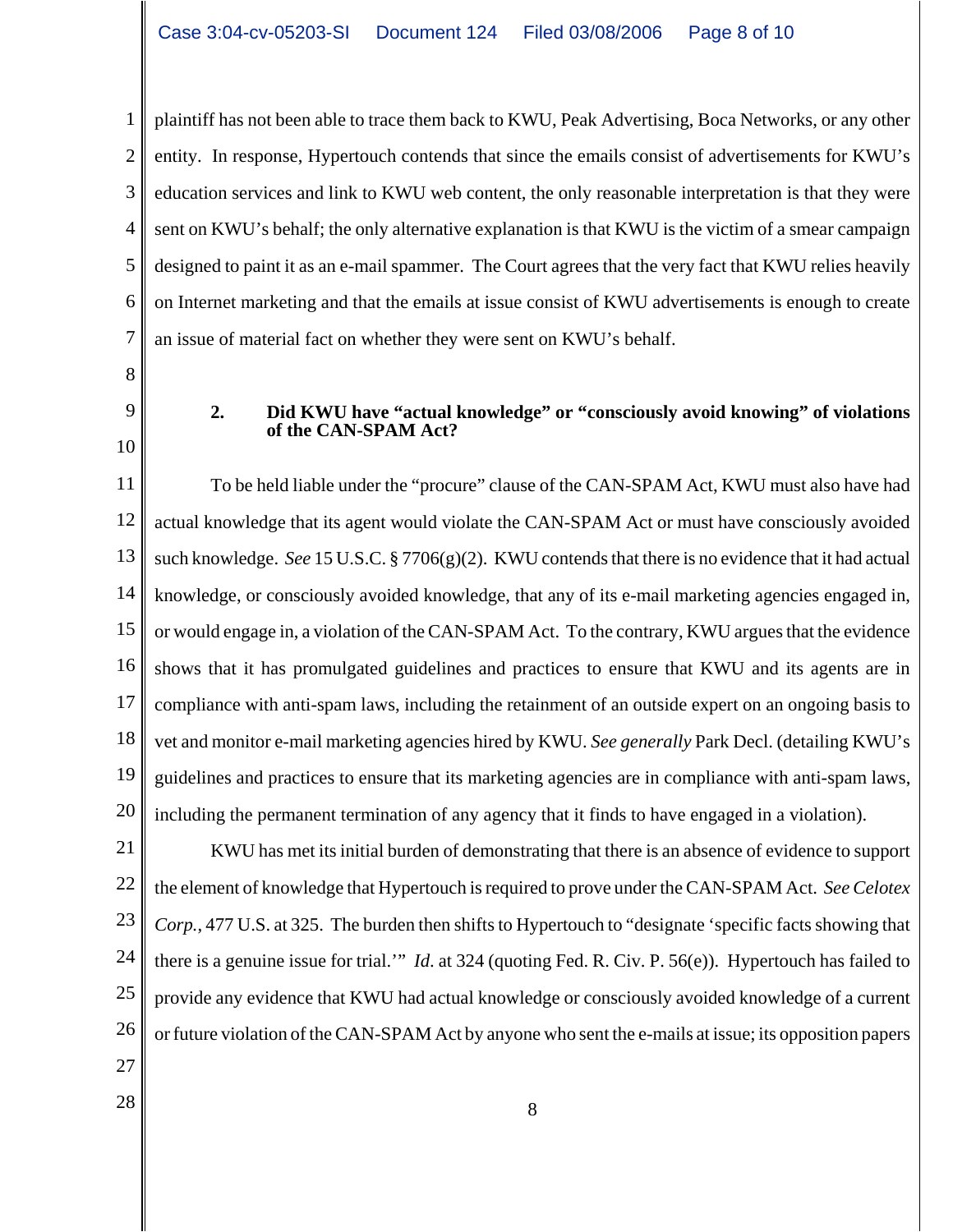1 2 3 4 5 6 7 8 9 10 11 12 simply make the conclusory statement that "KWU is aware that these third parties use unlawful email advertising as a means of increasing the exposure of KWU and the products it sells." Pl. Br. at 3:2-4. Hypertouch asserts that KWU's "refusal to investigate complaints" constitutes ratification through willful ignorance, but fails to provide any evidence of this alleged refusal to investigate. *Id*. at 6:4-16. Indeed, these unsupported statements are contradicted by James Wagner's deposition testimony that he has no evidence that KWU knew that e-mails on its behalf were sent in violation in the CAN-SPAM Act. J. Wagner Dep. at 152:21-153:18. During oral argument, plaintiff's counsel asserted that the declaration of Shea Park contains evidence that KWU "consciously avoided" knowledge that its agents were sending out messages that violated the CAN-SPAM Act. This assertion is simply false, as Park's testimony serves only to support the proposition that KWU actively seeks CAN-SPAM Act compliance from the marketing agencies that it hires. *See generally* Park Decl. (outlining KWU's anti-spam law compliance efforts).

13 14 15 16 17 18 As Hypertouch has failed to meet its burden, the Court finds that there is no genuine issue of material fact as to KWU's actual knowledge or conscious avoidance thereof of a violation or future violation of the CAN-SPAM Act by anyone sending commercial e-mail on KWU's behalf. Accordingly, the Court hereby GRANTS defendant's motion for summary judgment on the CAN-SPAM Act cause of action. The question of reduction of damages under the CAN-SPAM Act is rendered moot.

19 20 21 22 **II. Defendant's Motion for Summary Judgment on the Alleged Violation of California Law** Since the federal claims have been eliminated before trial, the Court declines to exercise jurisdiction over the California statutory claim. *See Acri v. Varian Assoc., Inc.*, 114 F.3d 999, 1001 (9th Cir. 1997).

23 **CONCLUSION** 24 For the foregoing reasons, the Court hereby GRANTS defendant's motion for summary 25 judgment (Docket No. 89). 26 **IT IS SO ORDERED.** Suran Illston 27